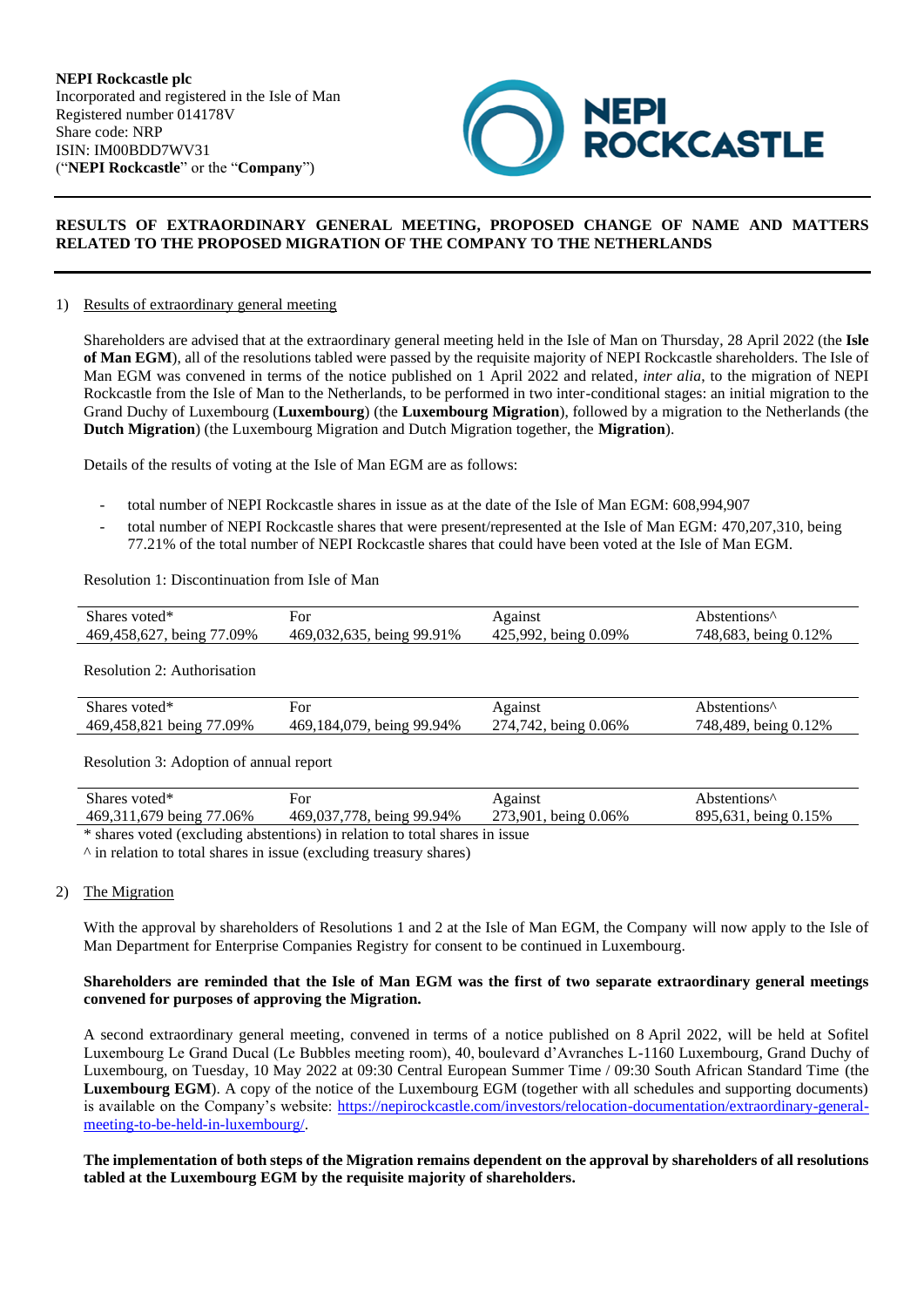## 3) Update to the statement of financial position as at 28 February 2022

An updated balance sheet reflecting the financial position of the Company as at 28 February 2022 underlying Resolution no. 4 *(Confirmation of description and consistency of net assets, net asset amount and issued share capital)* in the Luxembourg EGM) is available at https://nepirockcastle.com/wp-content/uploads/2022/04/Updated-Statement-of-Financial-Position-as-at-28- February-2022.pdf. Shareholders are advised that considering the updated balance sheet the amount of the net assets of the Company is at least equal to EUR 6,089,949.07 (six million eighty nine thousand nine hundred and forty nine euros and seven cents) (the **Minimum Net Asset Amount**).

## 4) Change of name

As further detailed in the notice of Luxembourg EGM, the name of the Company will change upon the effective date of the Luxembourg Migration, and both the name and ISIN of the Company will change upon the effective date of the Dutch Migration.

Assuming all resolutions required to implement the Migration are approved by the requisite majority of shareholders at the Luxembourg EGM, such changes will be implemented in accordance with the timetable set out below. The below dates and times are subject to change.

For shareholders holding shares traded on the JSE and A2X

|                                                                                         | 2022                    |
|-----------------------------------------------------------------------------------------|-------------------------|
| Announcement of finalization of the Luxembourg Migration and change of name             | Tuesday, 10 May         |
| Last day to trade prior to change of name to NEPI Rockcastle S.A.                       | Tuesday, 17 May         |
| Termination of trading on the JSE and A2X under the old name and commencement of        | Wednesday, 18 May       |
| trading under the new name NEPI Rockcastle S.A., at the commencement of trade           |                         |
| Record date for the change of name to NEPI Rockcastle S.A.                              | Friday, 20 May          |
| CSDP or broker accounts of dematerialized shareholders to be updated with the new name, | Monday, 23 May          |
| NEPI Rockcastle S.A. (i)(ii)                                                            |                         |
| Expected announcement of finalization of the Dutch Migration and information regarding  | Thursday, 8 September   |
| the change of name to NEPI Rockcastle N.V. and new ISIN NL0015000RT3                    |                         |
| Expected last day to trade prior to the change of name to NEPI Rockcastle N.V. and new  | Tuesday, 20 September   |
| <b>ISIN NL0015000RT3</b>                                                                |                         |
| Expected termination of trading on the JSE and A2X under the old name and ISIN and      | Wednesday, 21 September |
| commencement of trading under the new name NEPI Rockcastle N.V. and new ISIN            |                         |
| NL0015000RT3, at the commencement of trade                                              |                         |
| Expected record date for the change of name to NEPI Rockcastle N.V. and new ISIN        | Friday, 23 September    |
| NL0015000RT3                                                                            |                         |
| CSDP or broker accounts of dematerialized shareholders expected to be updated with the  | Monday, 26 September    |
| new name NEPI Rockcastle N.V. and new ISIN NL0015000RT3 (ii)                            |                         |

**Notes:** 

(i) The ISIN (IM00BDD7WV31) will remain unchanged in Luxembourg.

(ii) All shares trade on the JSE and A2X in dematerialised format. CSDP and broker accounts will be automatically updated. No action is required to be taken by shareholders.

(iii) Transfers between registers may not take place between Tuesday, 17 May 2022 and Friday, 20 May 2022 and between Tuesday, 20 September 2022 and Friday, 23 September 2022.

### For shareholders holding shares traded on Euronext Amsterdam

|                                                                                                                                                                        | 2022                    |
|------------------------------------------------------------------------------------------------------------------------------------------------------------------------|-------------------------|
| Announcement of finalization of the Luxembourg Migration and change of name                                                                                            | Tuesday, 10 May         |
| Last day to trade prior to change of name to NEPI Rockcastle S.A.                                                                                                      | Wednesday, 18 May       |
| Termination of trading on Euronext Amsterdam under the old name and commencement of<br>trading under the new name NEPI Rockcastle S.A., at the commencement of trade   | Thursday, 19 May        |
| Record date for the change of name to NEPI Rockcastle S.A.                                                                                                             | Friday, 20 May          |
| Intermediary accounts of dematerialized shareholders to be updated with the new name,<br>NEPI Rockcastle S.A. $(i)(ii)$                                                | Monday, 23 May          |
| Expected announcement of finalization of the Dutch Migration and information regarding<br>the change of name to NEPI Rockcastle N.V. and new ISIN NL0015000RT3         | Thursday, 8 September   |
| Expected last day to trade prior to the change of name to NEPI Rockcastle N.V. and new<br><b>ISIN NL0015000RT3</b>                                                     | Wednesday, 21 September |
| Expected termination of trading on Euronext Amsterdam under the old name and ISIN, and<br>commencement of trading under the new name NEPI Rockcastle N.V. and new ISIN | Thursday, 22 September  |
| NL0015000RT3, at the commencement of trade                                                                                                                             |                         |
| Expected record date for the change of name to NEPI Rockcastle N.V. and new ISIN                                                                                       | Friday, 23 September    |
| NL0015000RT3                                                                                                                                                           |                         |